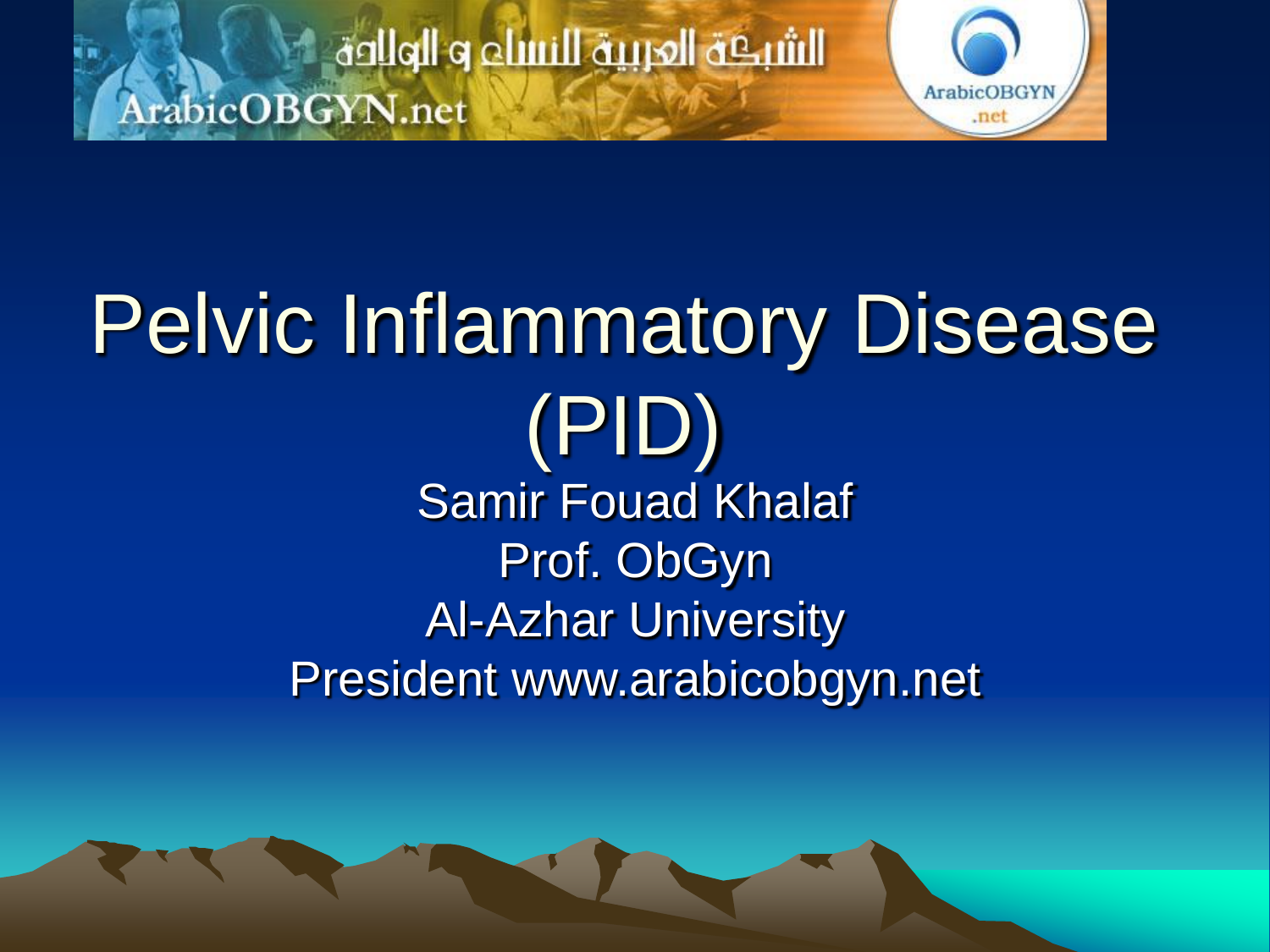#### PID

- **Infection of the upper female genital tract, including**
- **1- endometritis (infection of the uterine cavity), 2-salpingitis (infection of the fallopian tubes) 3-oophoritis (infection of the ovaries). 4-mucopurulent cervicitis (infection of the endocervix)**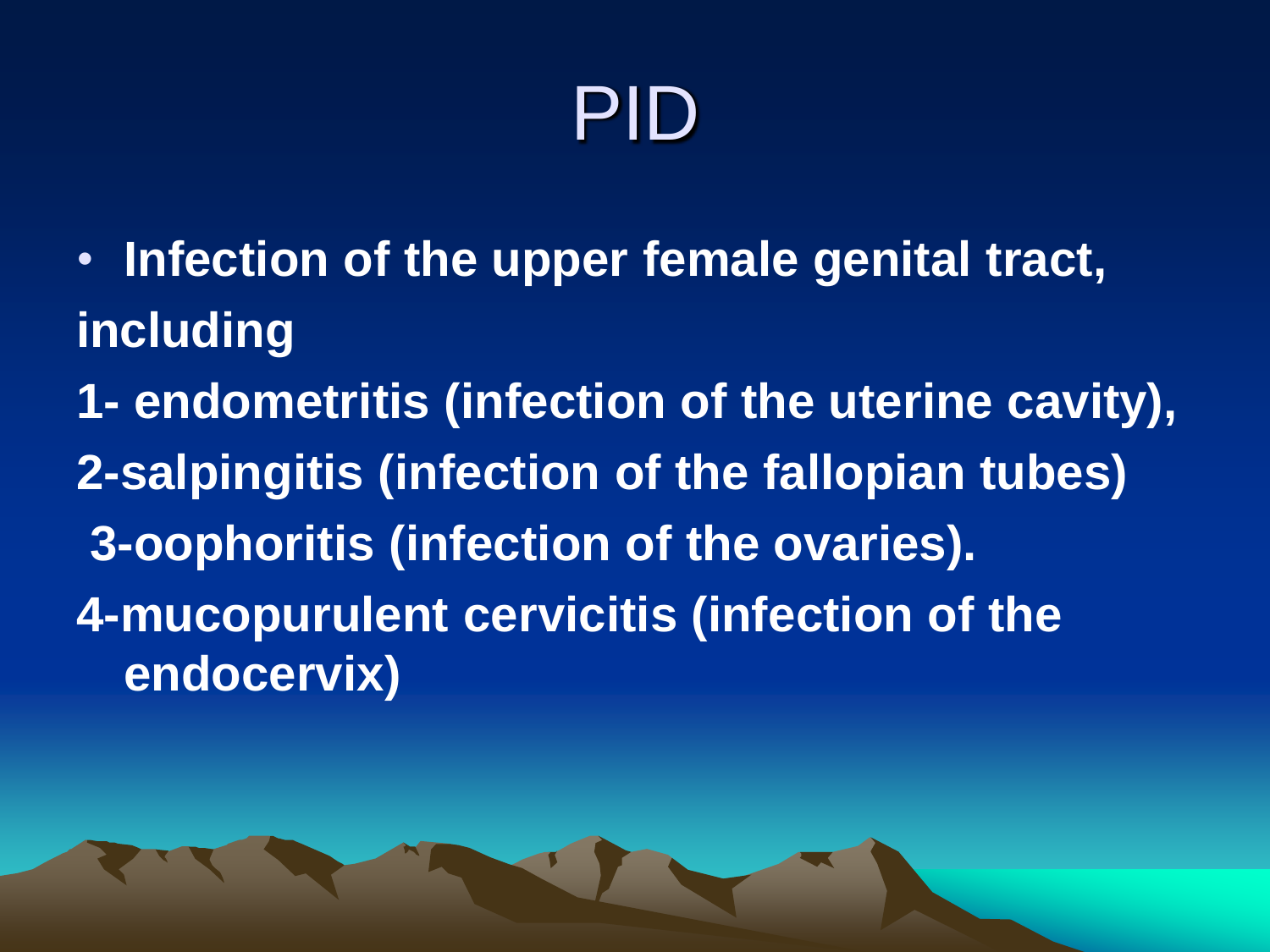#### **Risk factors**

- **PID commonly occurs in women < 35 yr. It rarely occurs before menarche, after menopause, or during pregnancy.**
- **Risk factors for acute PID include :**
- **1-multiple sexual partners**
- **2- previous PID**
- **3- use of an IUD**
- **4-the presence of bacterial vaginosis or an**
- STD,

5-recent instrumentation of the uterus (e.g. abortion).

**N.B Oral contraceptives reduce the risk of developing acute PID**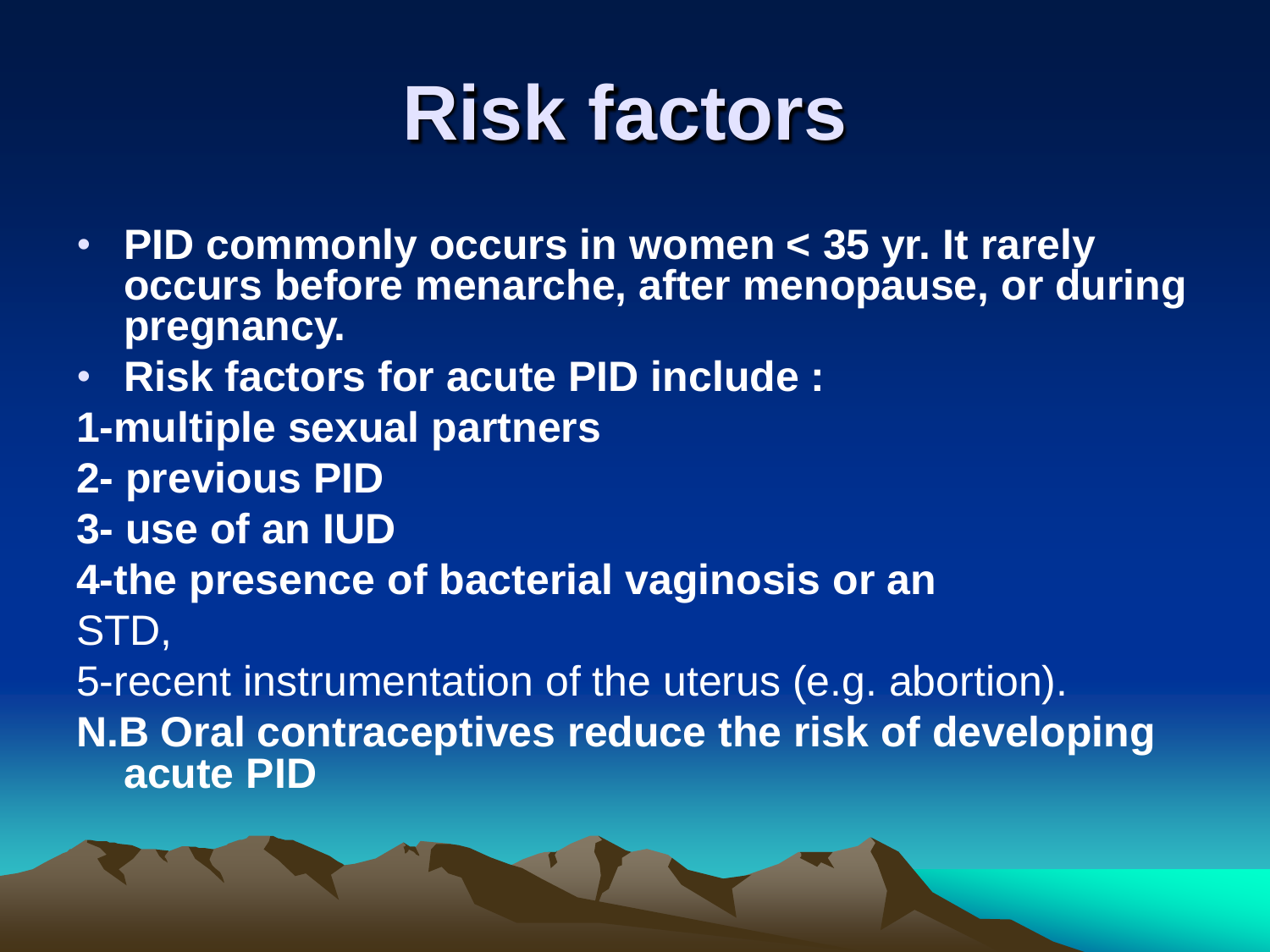#### **Causative agent**

- **PID results from microorganisms transmitted during intercourse, instrumentation, abortion, or delivery**
- The infection is usually multifactorial, involving aerobic and anaerobic organisms.

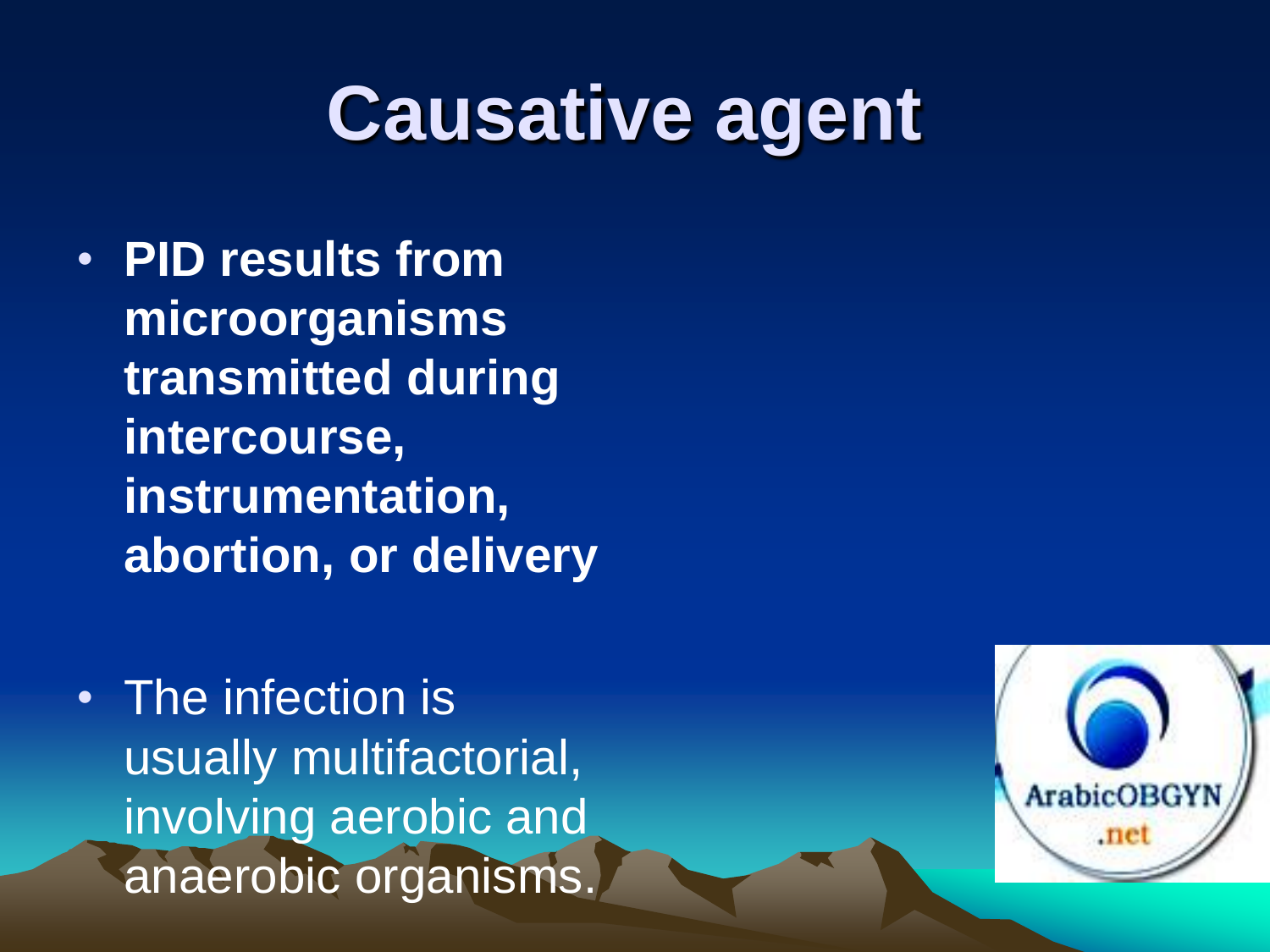#### **Causative agent**

- *Neisseria* gonorrhea is the most common cause of PID. N. gonorrhea can also cause sepsis, migratory polyarthritis, endocarditis, anal infection, and urethritis; the last may be asymptomatic in women.
- **Male-to-female transmission is more common than female-to-male transmission. Younger age, low socioeconomic status, and multiple or new** sexual partners are risk factors.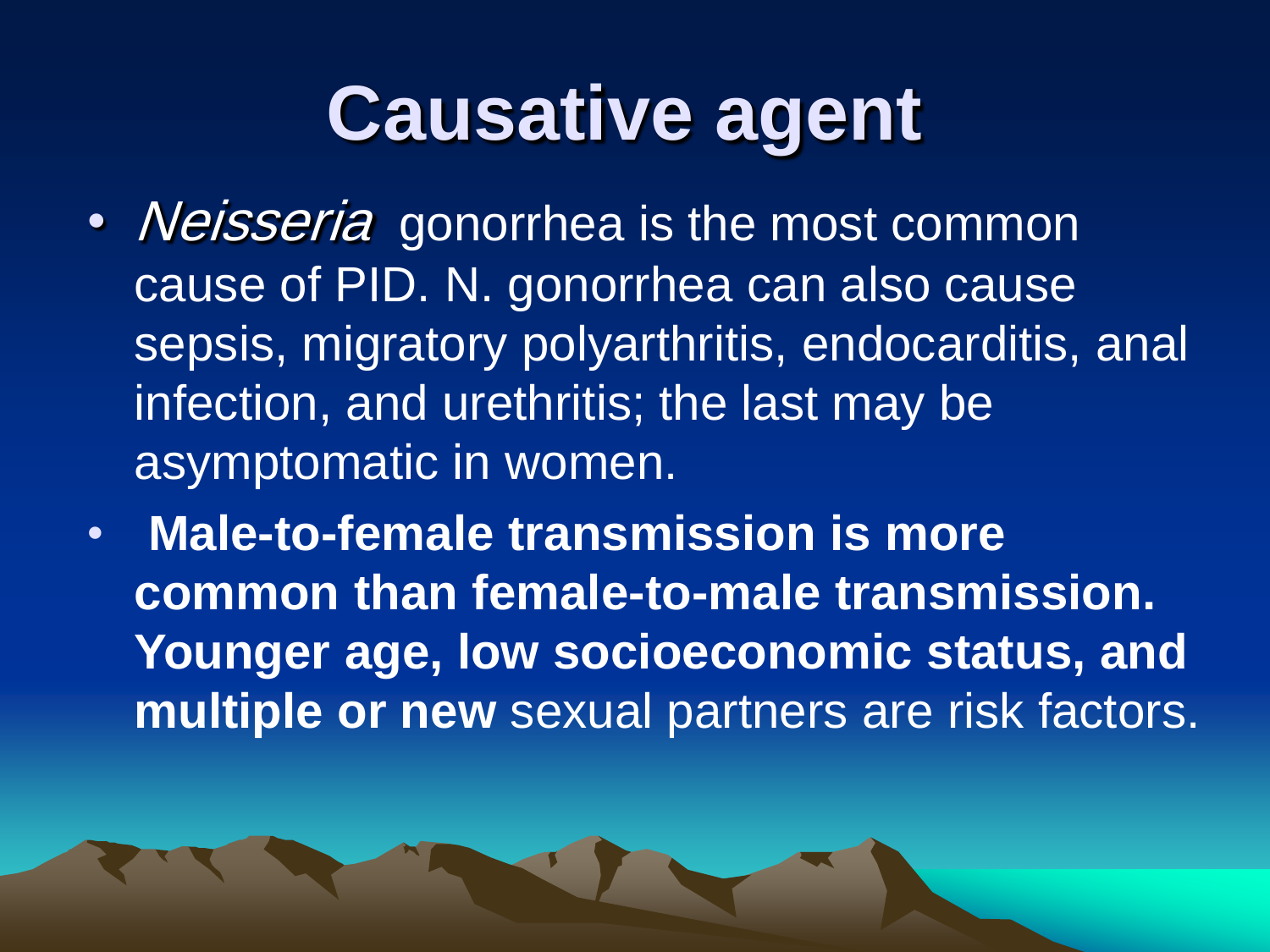#### **Causative agent**

- Chlamydia trachomatis has 15 serotypes, which cause a spectrum of infections from Bartholin's gland infection to conjunctivitis and oropharyngeal infections.
- C. trachomatis infects 5% of nonpregnant women.
- Half of the women with Chlamydia infection are asymptomatic and have a cervix that appears normal.
- Risk factors are similar to those for N.gonorrhea. The most common clinical infection due to C. trachomatis is cervicitis.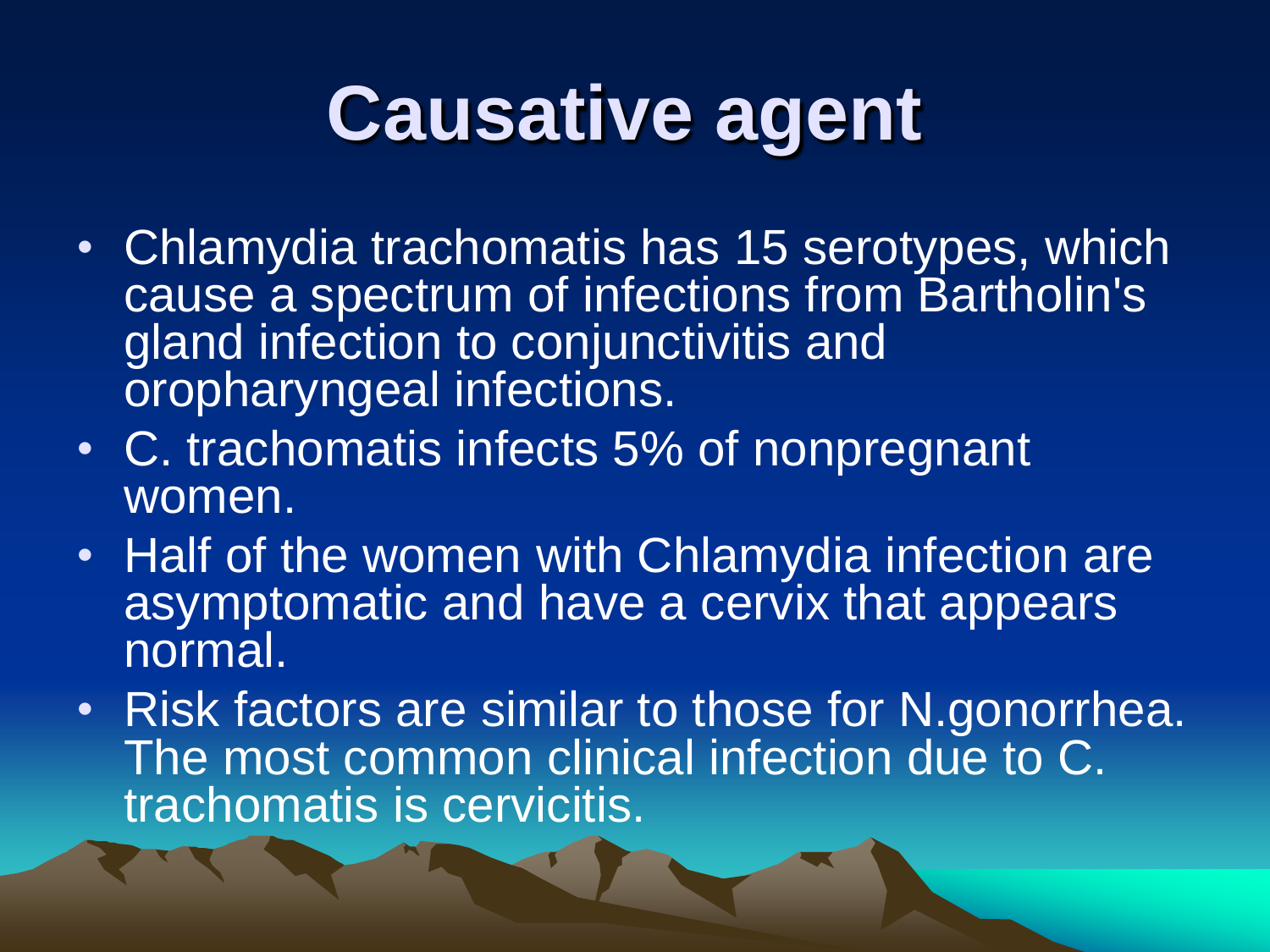# **Symptoms and Signs**

- N. gonorrhea and C. trachomatis produce similar physical findings
- The patient presents with lower abdominal pain, fever, vaginal discharge, and/or abnormal uterine bleeding.
- Symptoms frequently occur during or after menses.
- Peritoneal irritation produces marked abdominal pain with or without rebound tenderness (the abdomen should be palpated gently to prevent abscess rupture).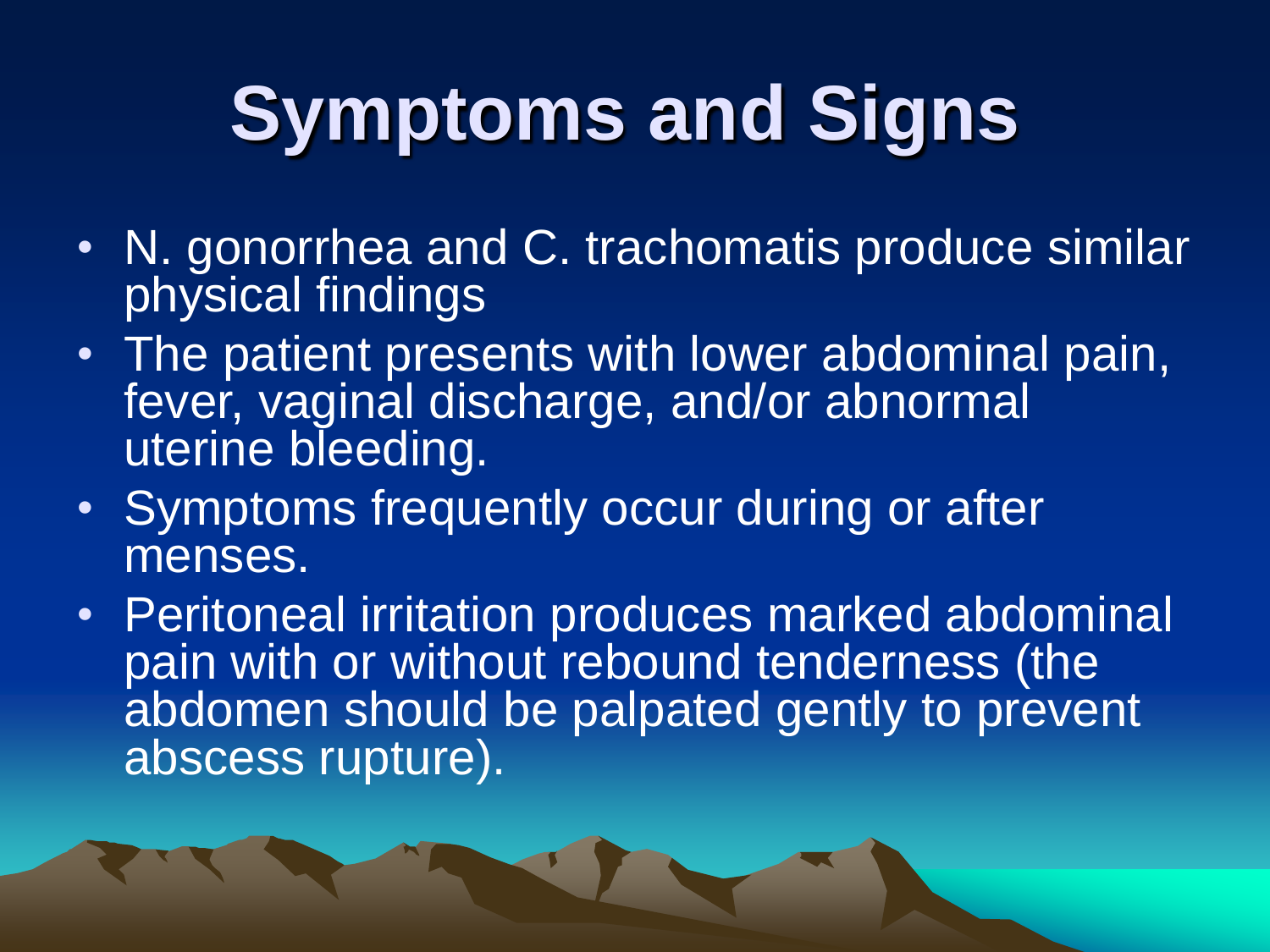# **Symptoms and Signs**

- **Cervicitis**: The cervix appears red and bleeds easily (when touched with a spatula or cotton swab). Mucopurulent discharge is yellowgreen and contains > 10 polymorphonuclear WBCs per oil immersion field using Gram stain.
- **Acute salpingitis**: Onset is usually shortly after menses. Lower abdominal pain becomes progressively more severe, with guarding, rebound tenderness, and cervical motion tenderness. Involvement is usually bilateral.
- **Nausea and vomiting occur with severe infection**
- **Chronic salpingitis**: Untreated or inadequately treated acute infection can lead to chronic salpingitis, with tubal scarring and possible adhesion formation. Chronic pelvic pain, menstrual irregularities, and infertility are long-term sequelae.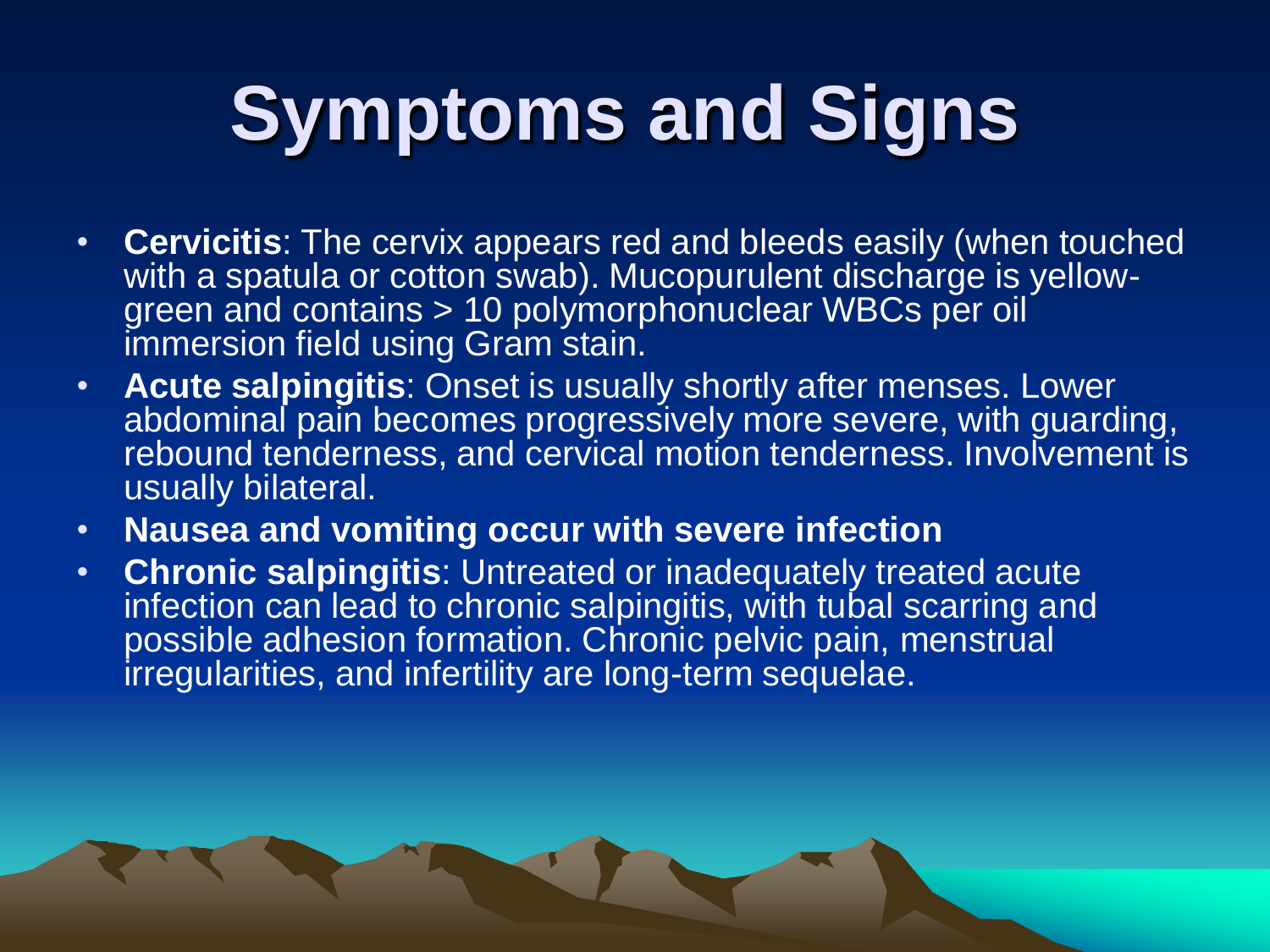#### **Note**

- Pelvic infection due to N. gonorrhea is usually more acute and typical than that due to C. trachomatis; onset is rapid, and pelvic pain develops shortly after menses starts. Although the pain is often localized to one side, both tubes are probably infected. The infection produces a diffuse exudates, leading to agglutination, adhesions, and tubal occlusion. Peritonitis may occur, causing upper abdominal pain and adhesions
- C. trachomatis produces symptoms that often seem mild, but it can cause more damage than N. gonorrhea in the long term. Chlamydia organisms may remain in tubal mucosa for many months before clinical manifestations of acute disease appear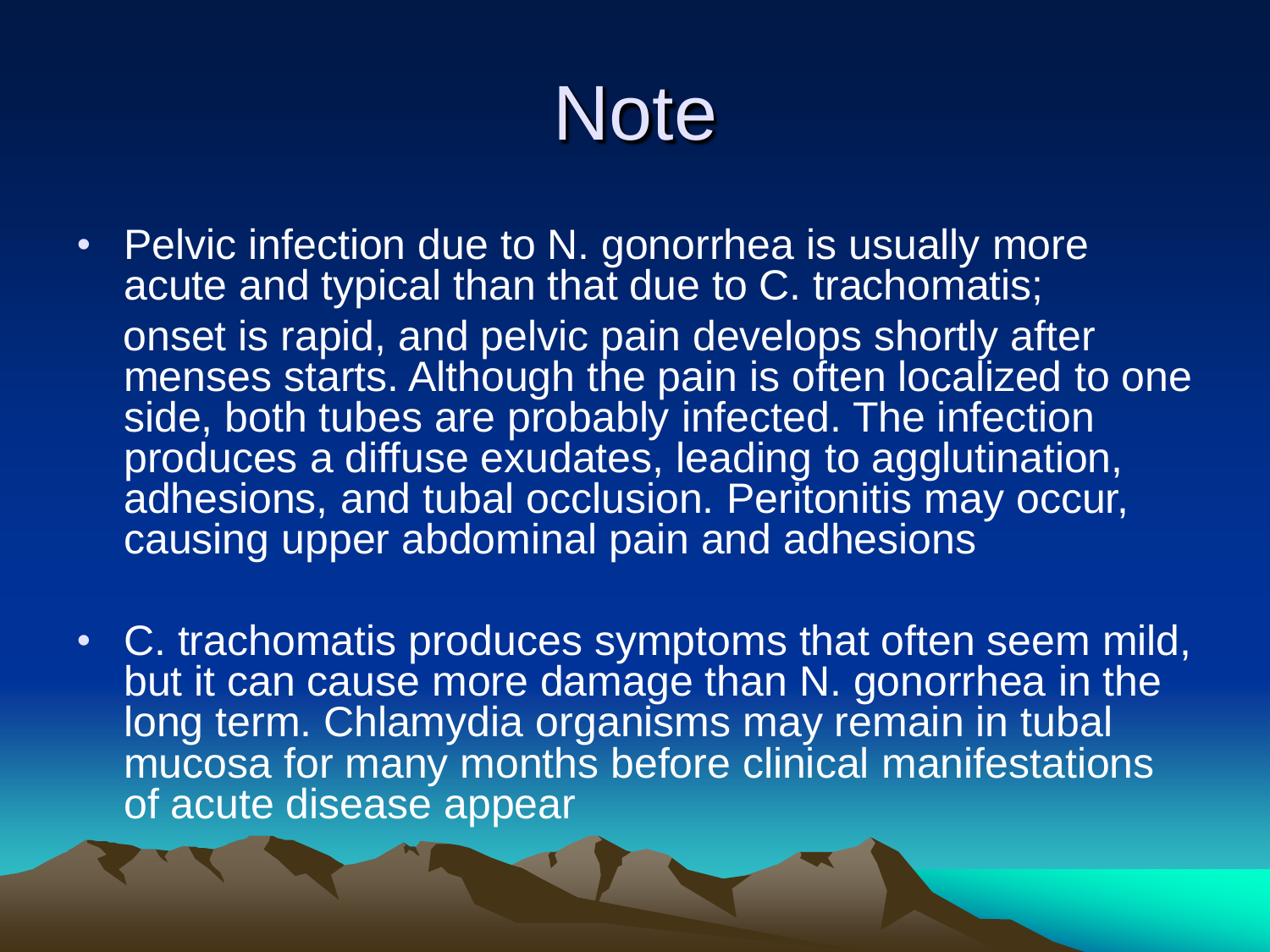# **Complications**

- Tubo-ovarian abscess
- develops in about 15% of women with salpingitis. It can accompany acute or chronic infection and may require prolonged hospitalization, sometimes with surgical percutaneous drainage.
- Rupture of the abscess is a surgical emergency, rapidly progressing from severe lower abdominal pain to nausea, vomiting, generalized peritonitis, and septic shock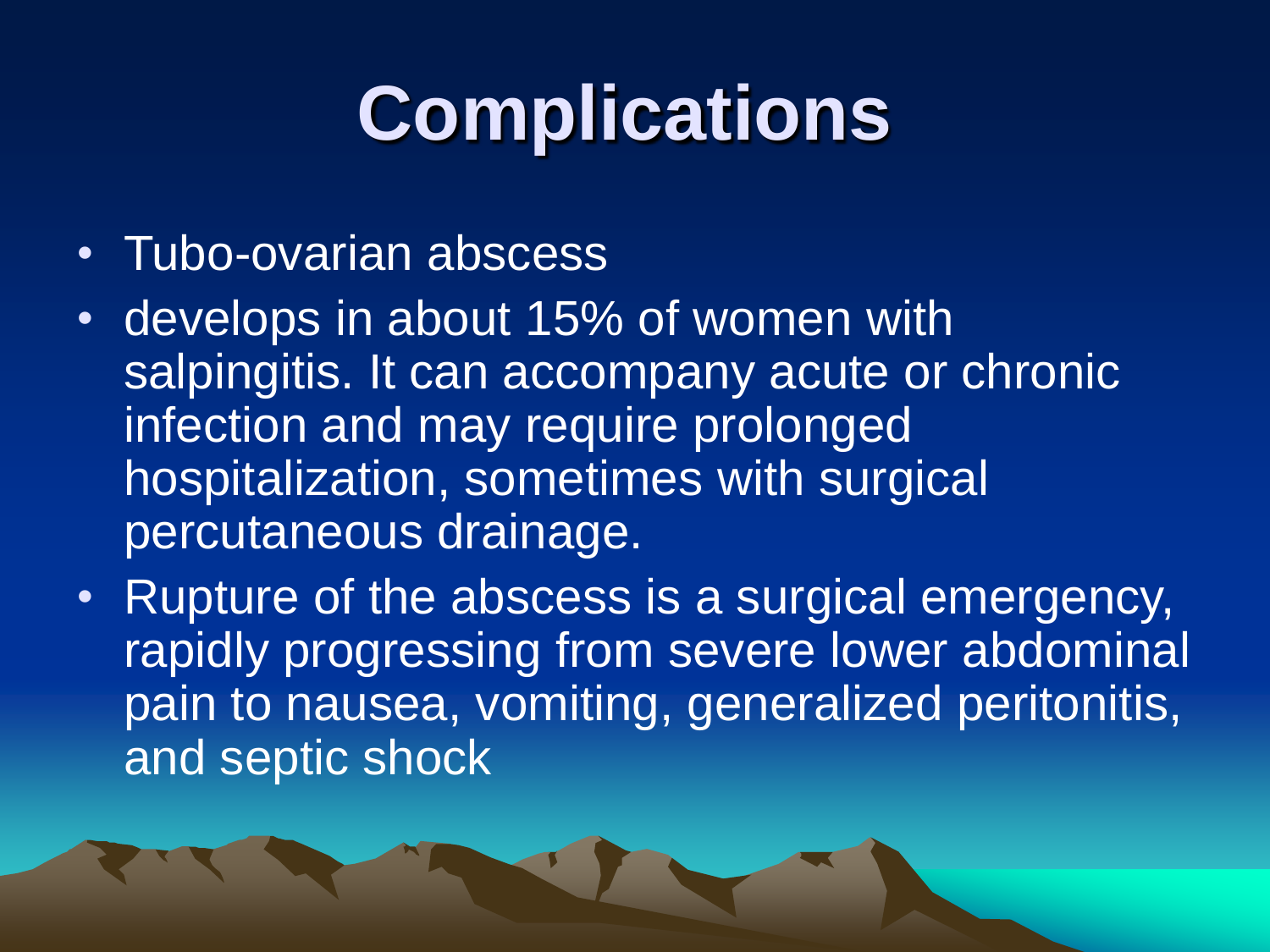## **Complications**

• **Pyosalpinx:** in which one or both fallopian tubes are filled with pus, may also be present. The fluid may be sterile, but WBCs predominate in it.

•

• **Hydrosalpinx:** (fimbrial obstruction and tubal distention with nonpurulent fluid) develops if treatment is late or incomplete. The consequent mucosal destruction leads to infertility. Hydrosalpinx is generally asymptomatic but can cause pelvic pressure, chronic pelvic pain, or dyspareunia.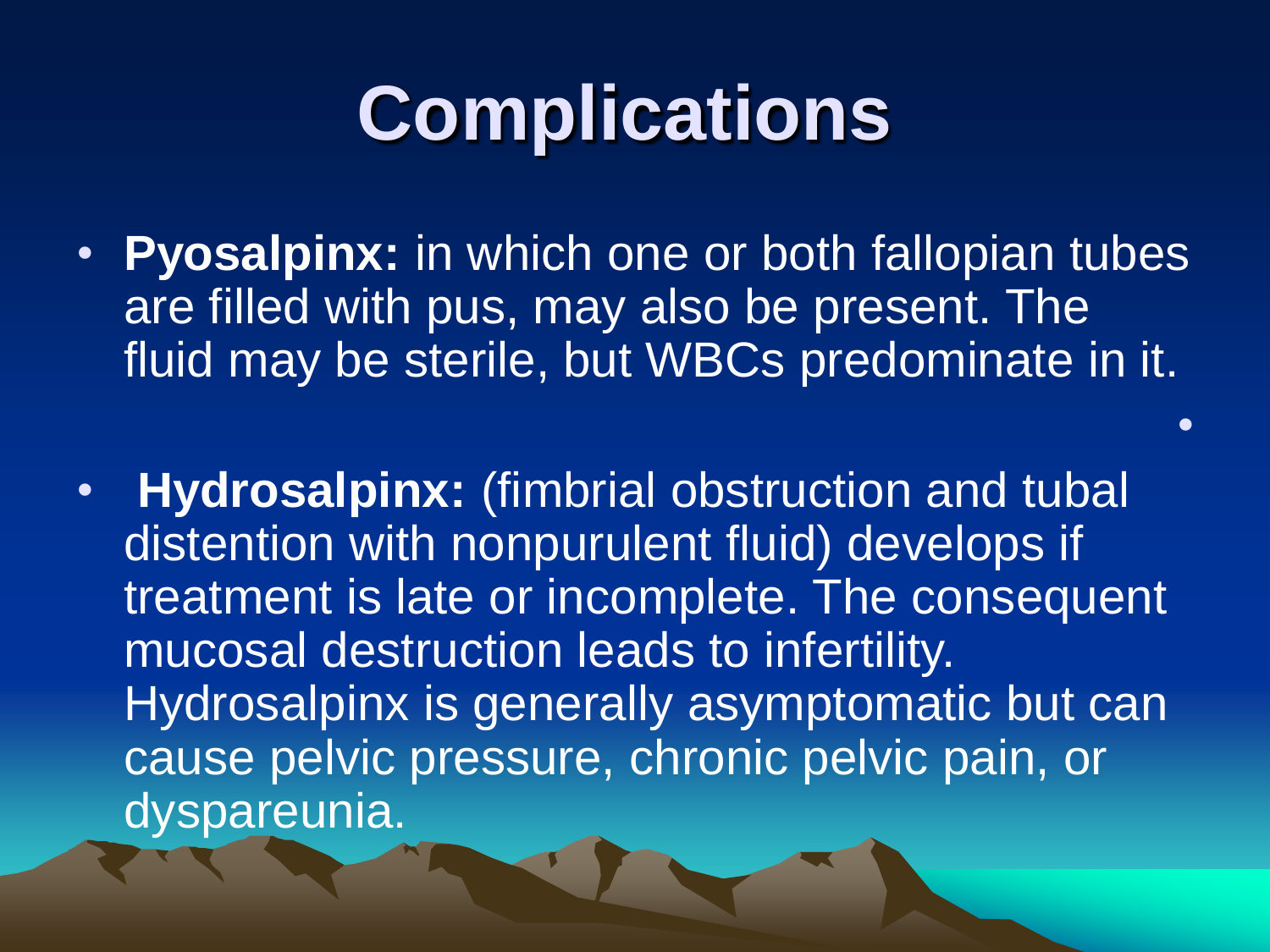## **Complications**

• **Fitz-Hugh-Curtis syndrome** can be a complication of gonococcal or chlamydial salpingitis. It is characterized by right upper quadrant pain in association with acute salpingitis, indicating perihepatitis. Acute cholecystitis may be suspected, but symptoms and signs of PID are present or develop rapidly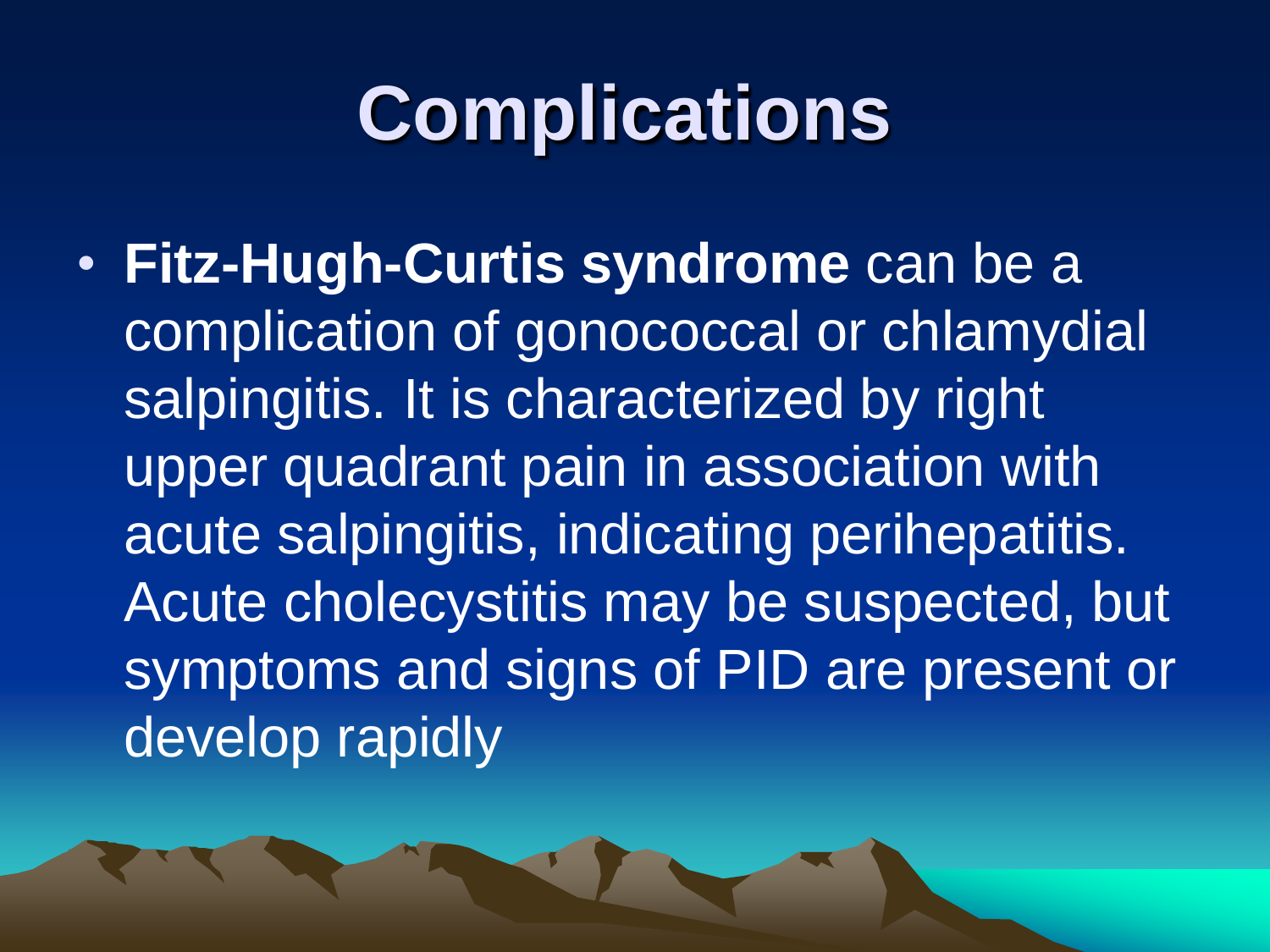# **Diagnosis**

• **Major clinical criteria**

- **1- lower abdominal tenderness**
- **2- unilateral or bilateral adnexal tenderness,**
- **3- cervical motion tenderness.**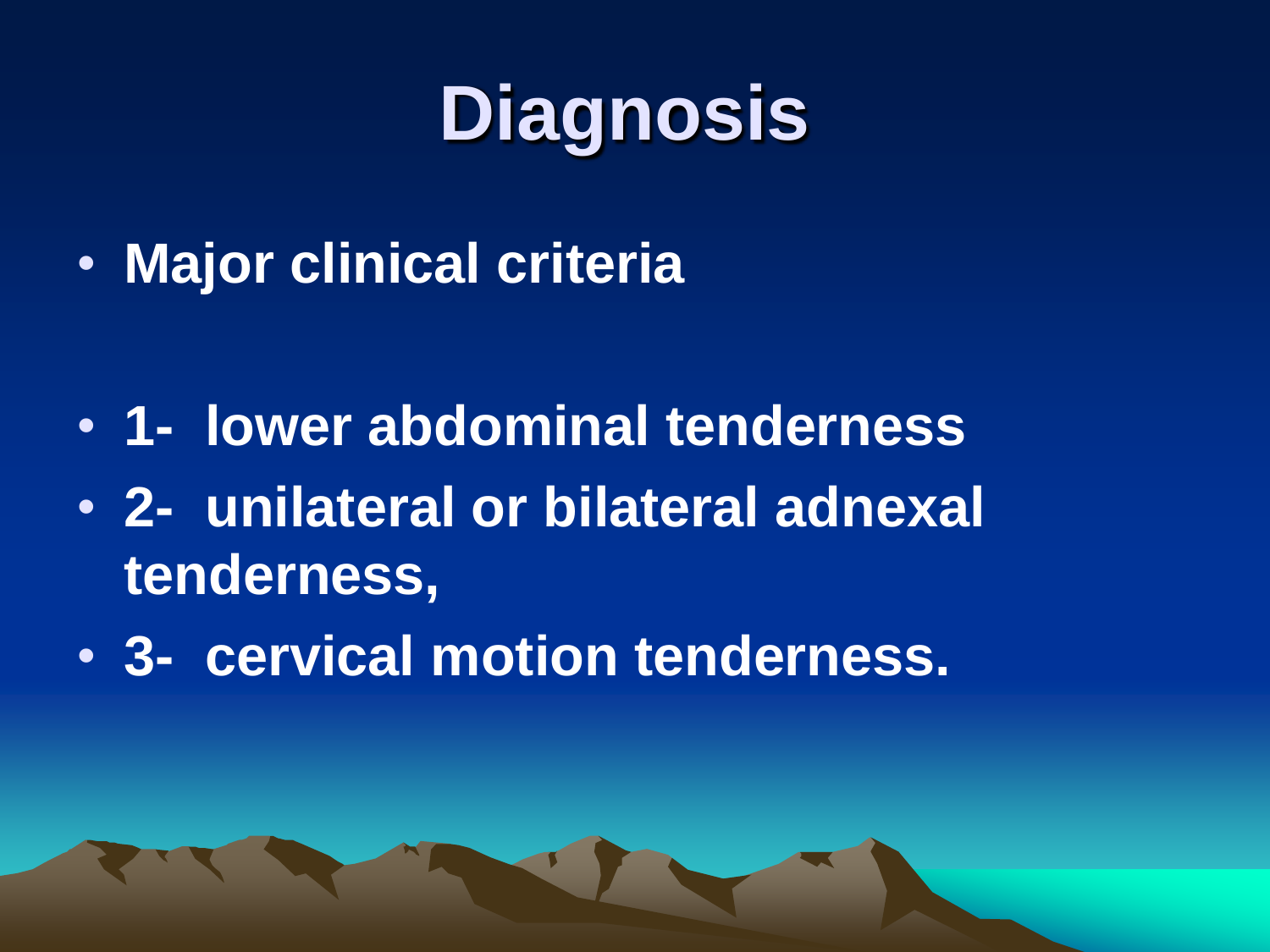# **Diagnosis**

- **Minor criteria include**
- **1-oral temperature > 38.3° C (> 100.9° F)**
- **2- abnormal cervical or vaginal discharge**
- **3- elevated ESR, elevated C-reactive protein, and laboratory documentation of cervical infection due to N. gonorrhoeae or C. trachomatis;**
- **All three major criteria and at least one minor criterion must be present to diagnose PID. Leukocytosis is typical.**
- **N.B ESR and C-reactive protein are elevated in many disorders and are therefore not specific for PID.**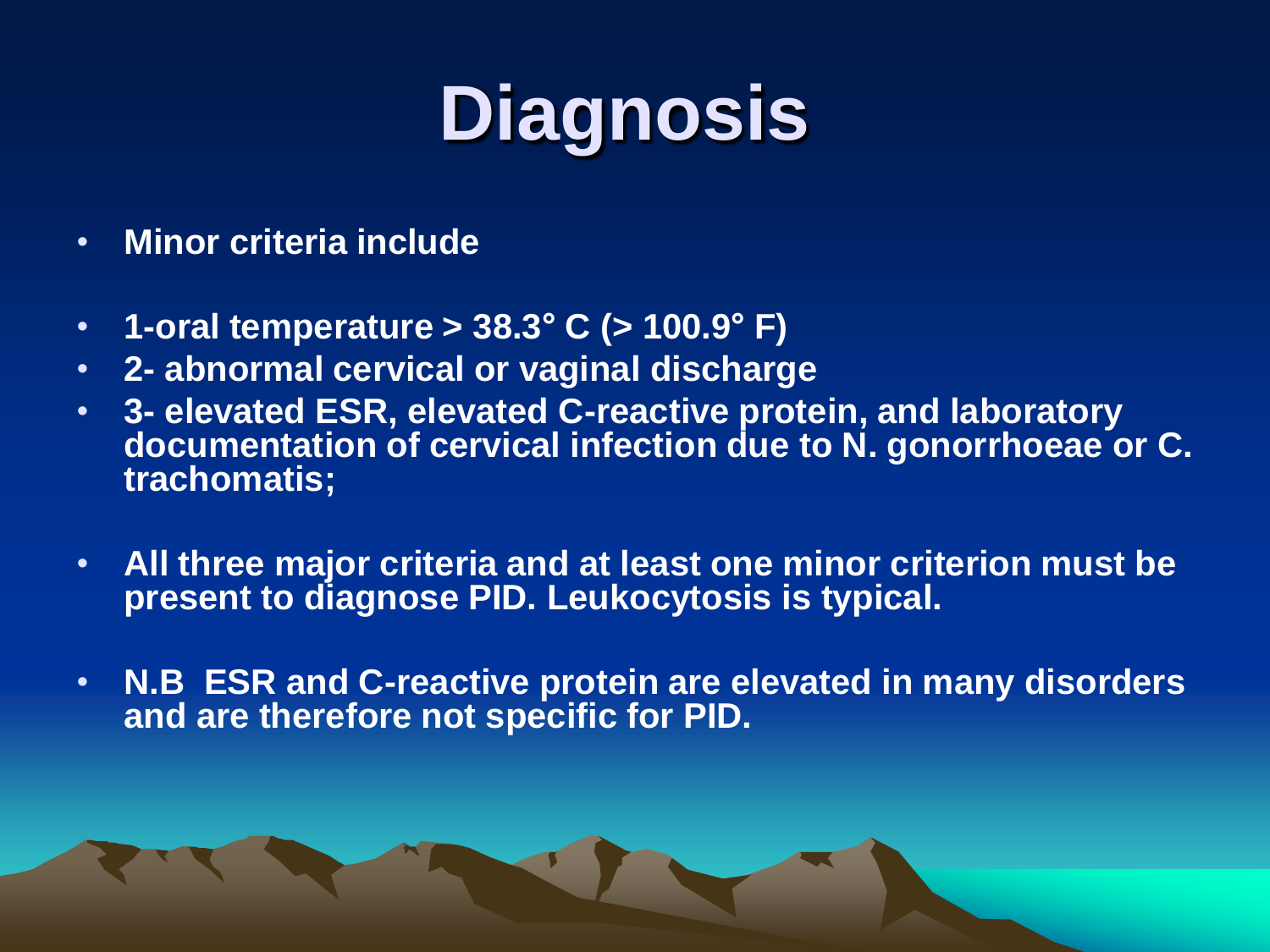# **Investigations**

- **1-Cervical cultures** or antigen detection tests with DNA probes for N. gonorrhoeae or C.trachomatis
- **2- CBC** with differential WBC, and a pregnancy test should be performed in all patients
- . Cervical infection due to N. gonorrhoeae can also be diagnosed by Gram stain showing intracellular gram-negative diplococci.
- **3-Endometrial biopsy** with aerobic and anaerobic culture may assist in the diagnosis.
- **4-Pelvic ultrasonography** may be used when a patient cannot be adequately examined because of tenderness or pain, when a pelvic mass may be present, or when no response to antibiotic therapy occurs within 48 to 72 h.
- **5-Laparoscopy** should be performed if the diagnosis is uncertain or if the patient does not promptly improve with medical therapy.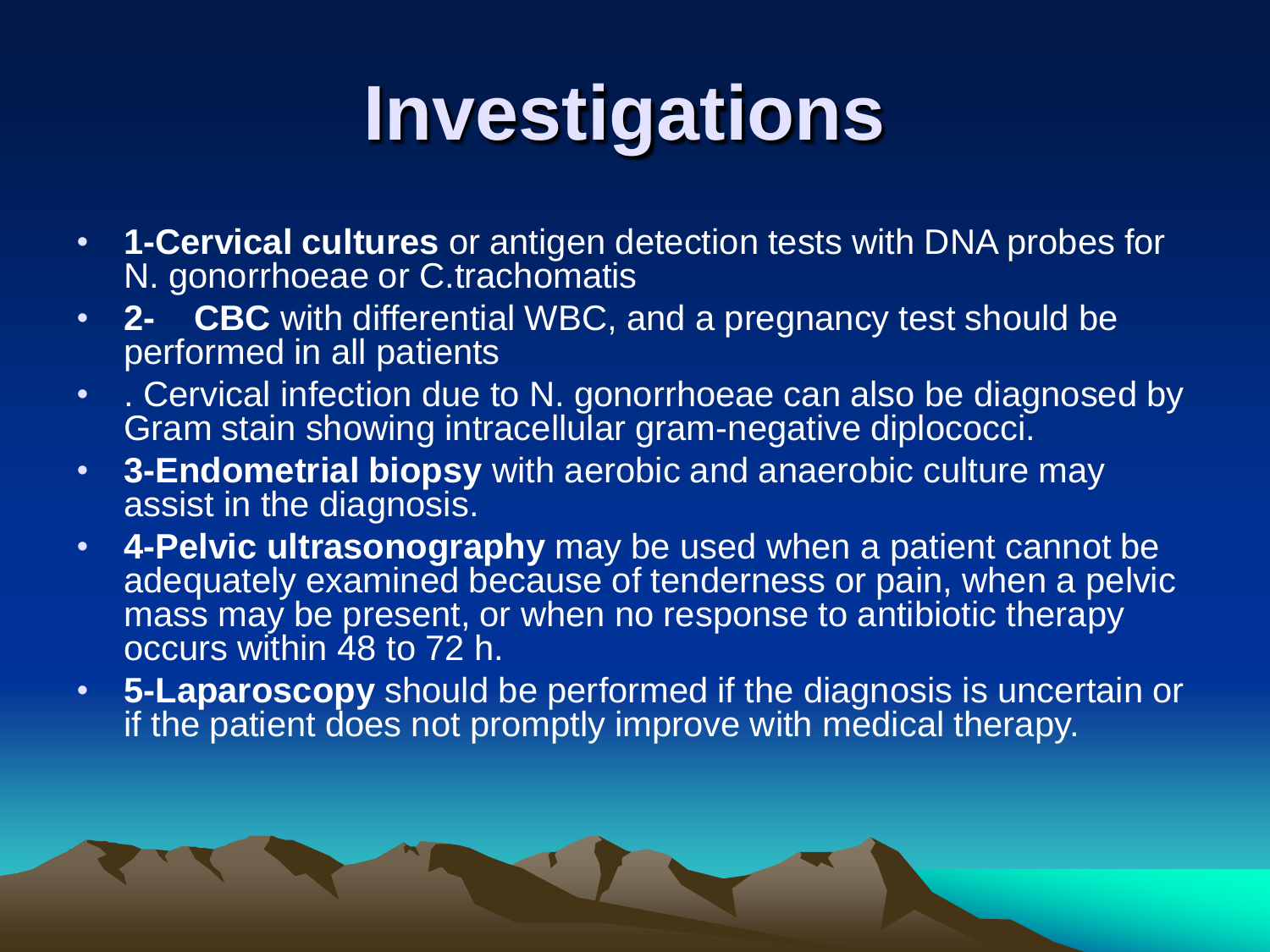## Differential diagnosis

- 1- ectopic pregnancy
- 2- acute appendicitis
- 3- endometriosis
- 4- symptomatic ovarian rupture
- 5- ovarian neoplasm
- 6- uterine fibroids.

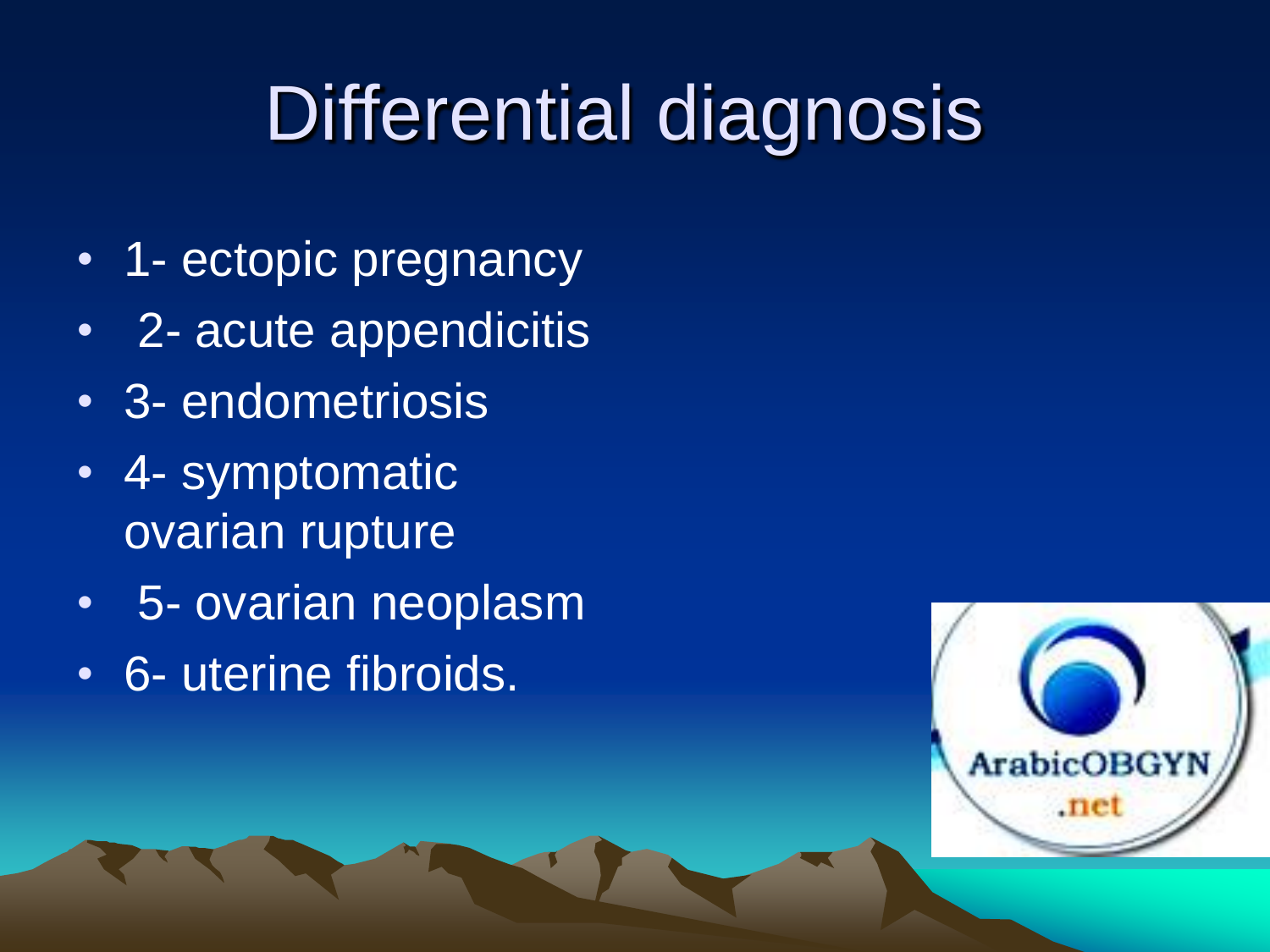#### **Treatment**

- **Therapeutic goals include complete resolution of the infection and prevention of infertility and ectopic pregnancy.**
- **Immediate and vigorous treatment with antibiotic therapy should be started as soon as cultures are obtained**
- **Antibiotic**
- **1-For uncomplicated infection due to N. gonorrhea, options include ceftriaxone 125 mg IM, cefixime 400 mg po, or ciprofloxacin 500 mg po.**
- **2-Because C. trachomatis often accompanies N. gonorrhea, doxycycline 100 mg po bid for 7 days may also be used. Azithromycin 1 g po in a single dose or ofloxacin 300 mg bid for 7 days is equally effective.**

•